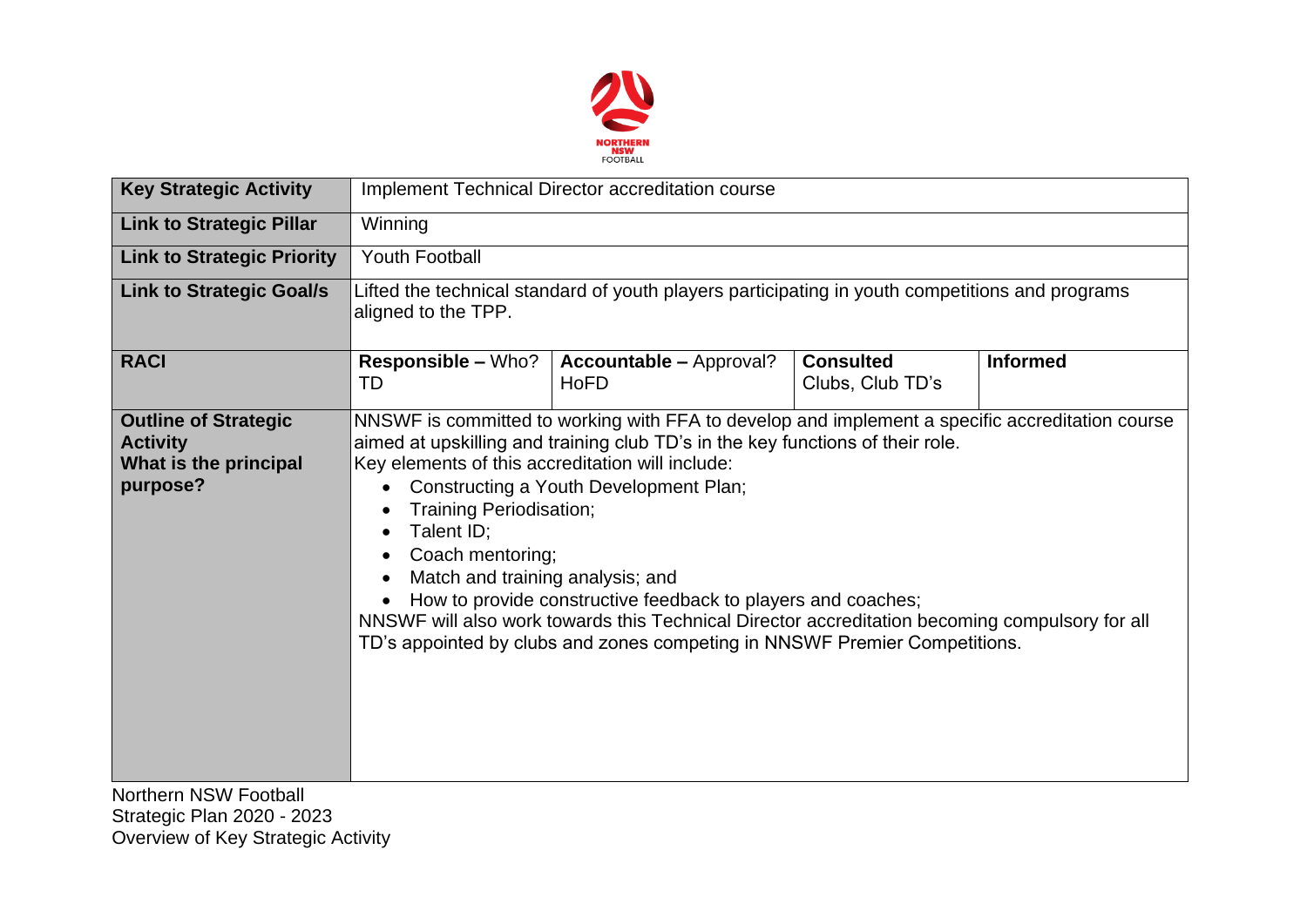

| <b>Desired outcome/s</b><br>aligned to Goal | Lifted the technical standard |
|---------------------------------------------|-------------------------------|

## **Prioritisation assessment matrix**

| <b>Measure</b>    | <b>Urgency</b>                       | <b>Potential</b><br><b>Impact</b>          | <b>Success</b>                           | <b>Resources</b>                                                   | <b>Stakeholder</b><br>readiness                                        | Integration                                  | <b>Total</b><br><b>Points</b> |
|-------------------|--------------------------------------|--------------------------------------------|------------------------------------------|--------------------------------------------------------------------|------------------------------------------------------------------------|----------------------------------------------|-------------------------------|
| <b>Definition</b> | Is this a priority<br>activity which | Is it likely that<br>the<br>implementation | Do you have<br>reason to<br>believe that | Are resources<br>(funds, staff,<br>expertise)<br>readily available | Will this activity<br>be supported by $ $<br>relevant<br>stakeholders? | Is there<br>opportunity for<br>collaboration |                               |

Northern NSW Football Strategic Plan 2020 - 2023 Overview of Key Strategic Activity